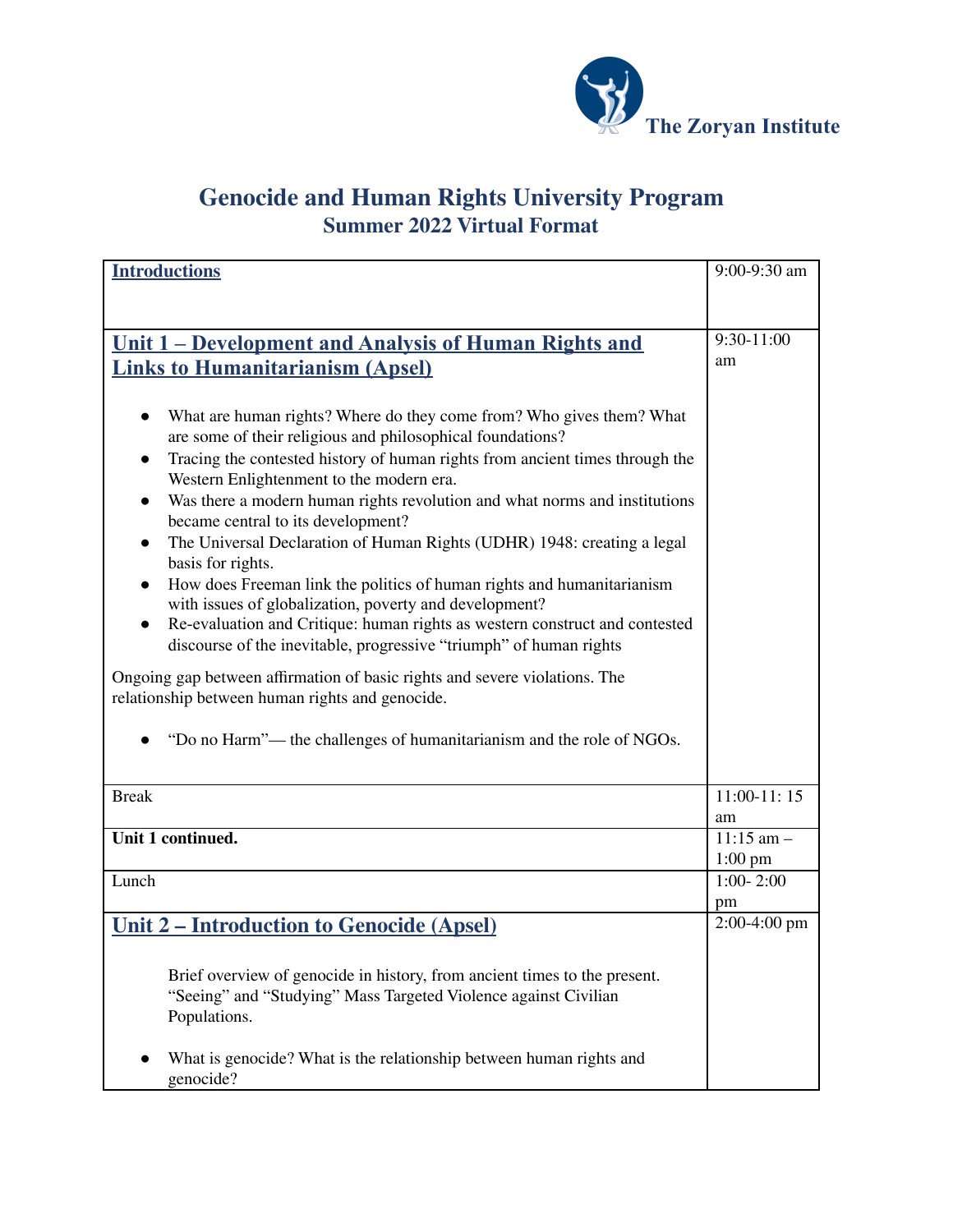| How can one define genocide? Why are there so many different definitions?                                                                       |  |
|-------------------------------------------------------------------------------------------------------------------------------------------------|--|
| What is the effect of this?                                                                                                                     |  |
| The UN definition and international law. Origins, criticisms.<br>$\bullet$                                                                      |  |
| What is Genocide Studies? What case studies are included? Excluded?                                                                             |  |
| Emphasized? What theories of genocide have been developed?                                                                                      |  |
| What is a "group?" What groups are included under the Genocide<br>$\bullet$                                                                     |  |
| Convention? The significance and reinterpretations of the issues of groups,<br>intent and destruction as total and in part.                     |  |
|                                                                                                                                                 |  |
| How does genocide differ from other types of mass violence, such as atrocity<br>crimes, massacres, war crimes, crimes against humanity? Related |  |
| terminology: ethnic cleansing, massacres, politicide, extremely violent                                                                         |  |
| societies, etc. What are the differences and their significance?                                                                                |  |
| What factors, from scarcity to environment to reordering populations,                                                                           |  |
| contribute to our understanding the nature of genocidal societies?                                                                              |  |
| What is the relationship between war and genocide?<br>$\bullet$                                                                                 |  |
| From slavery to settler colonialism to subaltern genocides and structural<br>$\bullet$                                                          |  |
| violence how has genocide and atrocity crimes been situated in the                                                                              |  |
| continuum of violence? Significance?                                                                                                            |  |
|                                                                                                                                                 |  |
| <b>Assignment</b>                                                                                                                               |  |
| Each student be prepared with a short, written definition of genocide to discuss in                                                             |  |
| class and link with one of Jones' discussions of disputed and debated genocides                                                                 |  |
| toward the end of Part I.                                                                                                                       |  |
|                                                                                                                                                 |  |
|                                                                                                                                                 |  |

## **Day 2: Tuesday, August 2, 2022**

| Unit 3 – Theories of Genocide (Hiebert)                                                                                                                                                                                                                                                                                                                   | $9:30-11:0$     |
|-----------------------------------------------------------------------------------------------------------------------------------------------------------------------------------------------------------------------------------------------------------------------------------------------------------------------------------------------------------|-----------------|
|                                                                                                                                                                                                                                                                                                                                                           | 0 <sub>am</sub> |
| An introduction to and analysis of some of the main theoretical explanatory models of<br>genocide: elite, social psychology, political culture, regimes, ideology, modernization,<br>collective identity construction. This unit also explores the goals of comparative analysis,<br>controversies regarding comparison, and methodologies of comparison. |                 |
| <b>Break</b>                                                                                                                                                                                                                                                                                                                                              | $11:00-11$ :    |
|                                                                                                                                                                                                                                                                                                                                                           | $15 \text{ am}$ |
| Unit 4 – The Armenian Genocide (Kurt)                                                                                                                                                                                                                                                                                                                     | $11:15-1:0$     |
|                                                                                                                                                                                                                                                                                                                                                           | $0 \text{ pm}$  |
| <b>The Armenian Question</b>                                                                                                                                                                                                                                                                                                                              |                 |
| This segment of the Genocide and Human Rights University Program will outline the                                                                                                                                                                                                                                                                         |                 |
| process that led to the extermination of Armenian Ottomans. This process was both                                                                                                                                                                                                                                                                         |                 |
| structural and event-driven. The segment will also sum up the main characteristics and                                                                                                                                                                                                                                                                    |                 |
| consequences of the Armenian Genocide and will look at a number of issues: causes,                                                                                                                                                                                                                                                                        |                 |
| development, property confiscation, perpetrators and victims, justice, and social                                                                                                                                                                                                                                                                         |                 |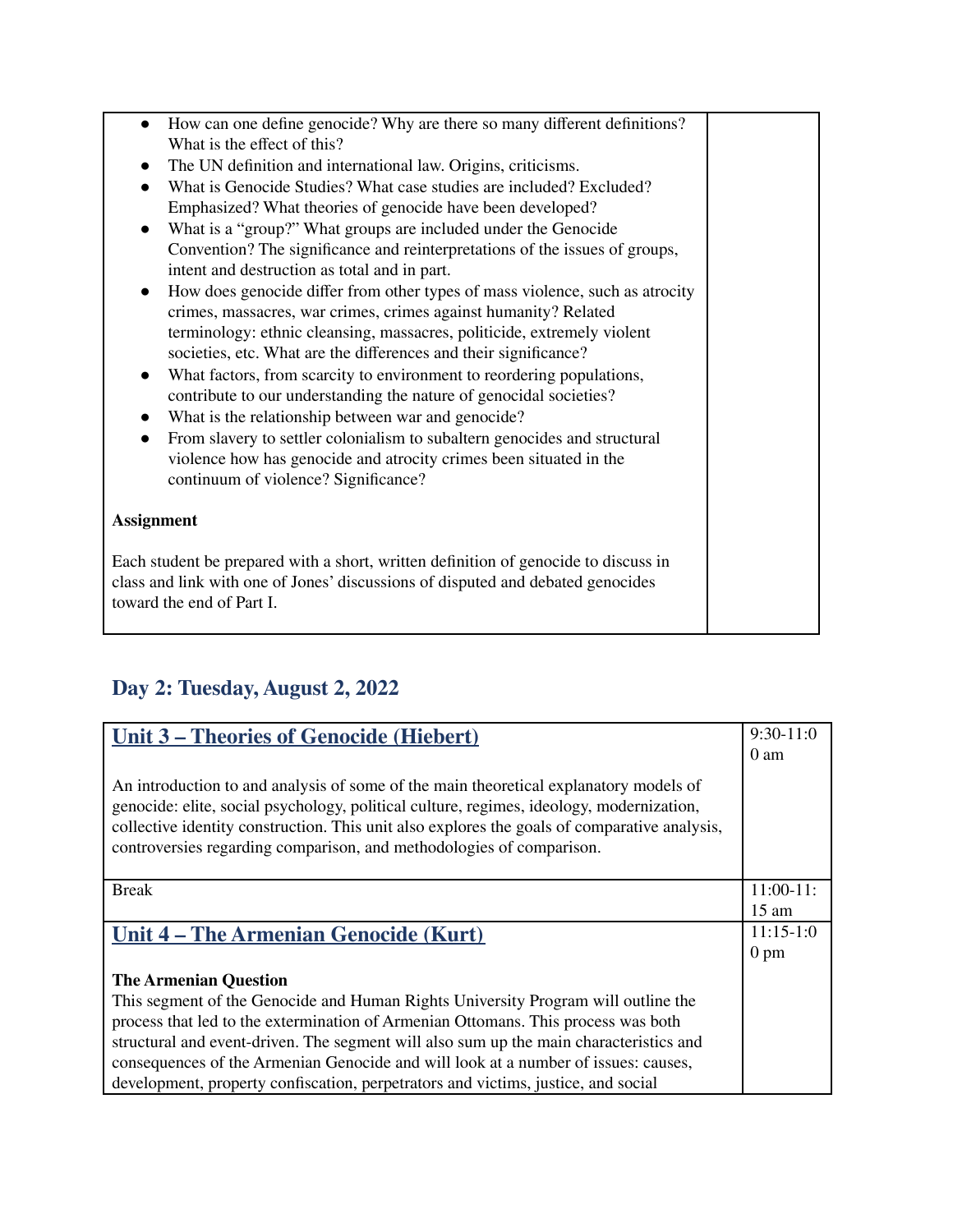| aftermaths. Finally, we will touch upon some key characteristics of genocides that can be<br>used from a comparative perspective.<br>The Armenian Question in the Long Nineteenth Century<br>Inter-ethnic relations; imperial "Decline" in relation to European Powers;<br>$\bullet$<br>Tanzimat and the rejection of equality<br>Internationalization of the Armenian Question; the formation of Armenian<br>$\bullet$<br>political parties<br>Sultan Abdulhamid II and his worldview; Hamidiye Regiments<br>$\bullet$<br>Mass killings in the 1890s: Sassun (1894) and the 1895-96 empire-wide<br>$\bullet$<br>massacres. |                              |
|-----------------------------------------------------------------------------------------------------------------------------------------------------------------------------------------------------------------------------------------------------------------------------------------------------------------------------------------------------------------------------------------------------------------------------------------------------------------------------------------------------------------------------------------------------------------------------------------------------------------------------|------------------------------|
| <b>From Imperial Collapse to Mass Violence</b>                                                                                                                                                                                                                                                                                                                                                                                                                                                                                                                                                                              |                              |
| 1908 Revolution; New Actors, Political Structures, and Ideologies<br>$\bullet$<br>The Balkan Wars: total war, ethnic cleansing and refugee crisis<br>$\bullet$<br>Coup-d'état and dictatorship; the Reform Act (February 1914)<br>The 1914 ethnic cleansings<br>War and total war: the Sarikamish disaster; the Dardanelles landings                                                                                                                                                                                                                                                                                        |                              |
| Lunch                                                                                                                                                                                                                                                                                                                                                                                                                                                                                                                                                                                                                       | $1:00-$<br>$2:00$ pm         |
| <b>Aftermaths of the Armenian Genocide</b>                                                                                                                                                                                                                                                                                                                                                                                                                                                                                                                                                                                  | $2:00-$<br>$3:30 \text{ pm}$ |
| Social consequences of the genocide<br>Tribunals and the absence of transitional justice<br>$\bullet$<br>The orphans' generation, dispersion, and assimilation                                                                                                                                                                                                                                                                                                                                                                                                                                                              |                              |
| <b>Making Connections (Apsel)</b>                                                                                                                                                                                                                                                                                                                                                                                                                                                                                                                                                                                           | 3:30-4:00<br>pm              |

## **Day 3: Wednesday, August 3, 2022**

| <u> Unit 5 – The Holocaust (Bergen)</u>                  | 9:30-11:00   |
|----------------------------------------------------------|--------------|
|                                                          | am           |
| Introduction: Integrated histories and a human timeline. |              |
|                                                          |              |
| <b>Break</b>                                             | $11:00-11:1$ |
|                                                          | 5 am         |
| Unit 5 continued                                         | 11:15        |
|                                                          | $am-1:00$    |
|                                                          | pm           |
| Lunch                                                    | $1:00-2:00$  |
|                                                          | pm           |
| Unit 5 continued                                         | $2:00-3:45$  |
|                                                          | pm           |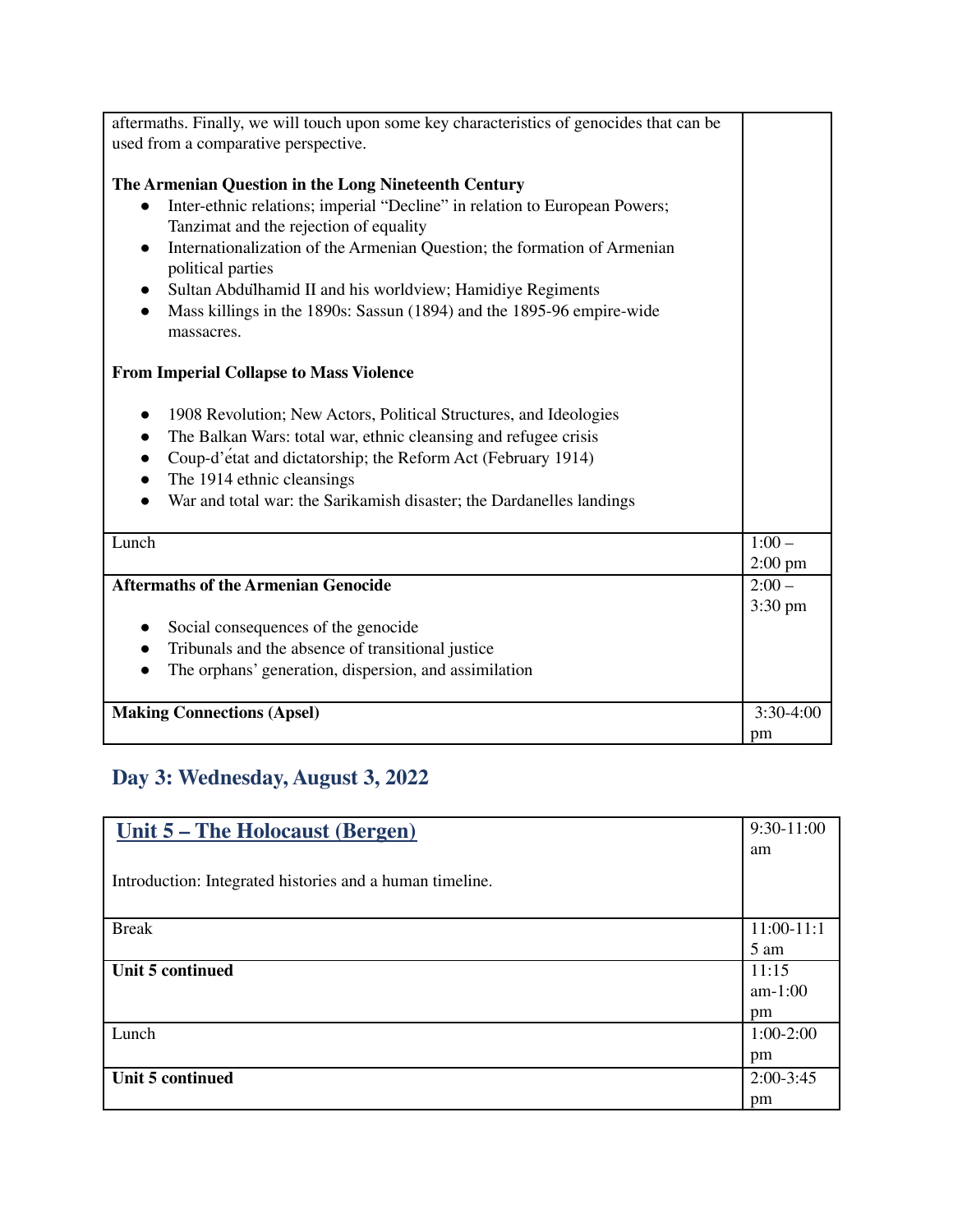| <b>Making Connections (Apsel &amp; Bergen)</b> | $\mid$ 3:45-4:00 |
|------------------------------------------------|------------------|
|                                                | pm               |

# **Day 4: Thursday, August 4, 2022**

| <u><b>Unit 6 – Indigenous Peoples of North America (Woolford)</b></u>                                                                                                                                                                                                                                                                                                                                                                                                                                                                                                                                                                                                                                                                                                                             | $9:30-1$      |
|---------------------------------------------------------------------------------------------------------------------------------------------------------------------------------------------------------------------------------------------------------------------------------------------------------------------------------------------------------------------------------------------------------------------------------------------------------------------------------------------------------------------------------------------------------------------------------------------------------------------------------------------------------------------------------------------------------------------------------------------------------------------------------------------------|---------------|
|                                                                                                                                                                                                                                                                                                                                                                                                                                                                                                                                                                                                                                                                                                                                                                                                   | 1:00          |
| In light of the Truth and Reconciliation Commission of Canada's charge that Canadian settler<br>colonialism amounts to cultural genocide, this unit offers comparative analysis of a key<br>institution of settler colonialism: the assimilative boarding school. Situating this institution in<br>the broader history of North American colonialism and settler colonialism, we will compare<br>and contrast Indigenous boarding school experiences in the United States and Canada in<br>relation to the genocide concept. In so doing, the analytical tools of genocide research, such as<br>definitions of genocide and other key concepts will be complicated to better attend to the<br>specific social, cultural and historical context of settler colonial assimilative boarding schools. | am            |
| <b>Break</b>                                                                                                                                                                                                                                                                                                                                                                                                                                                                                                                                                                                                                                                                                                                                                                                      | $11:00-$      |
|                                                                                                                                                                                                                                                                                                                                                                                                                                                                                                                                                                                                                                                                                                                                                                                                   | 11:15         |
|                                                                                                                                                                                                                                                                                                                                                                                                                                                                                                                                                                                                                                                                                                                                                                                                   | am            |
| Unit 6 continued.                                                                                                                                                                                                                                                                                                                                                                                                                                                                                                                                                                                                                                                                                                                                                                                 | $11:15-$      |
|                                                                                                                                                                                                                                                                                                                                                                                                                                                                                                                                                                                                                                                                                                                                                                                                   | 1:00          |
|                                                                                                                                                                                                                                                                                                                                                                                                                                                                                                                                                                                                                                                                                                                                                                                                   | pm            |
| Lunch                                                                                                                                                                                                                                                                                                                                                                                                                                                                                                                                                                                                                                                                                                                                                                                             | $1:00-2$      |
|                                                                                                                                                                                                                                                                                                                                                                                                                                                                                                                                                                                                                                                                                                                                                                                                   | :00           |
|                                                                                                                                                                                                                                                                                                                                                                                                                                                                                                                                                                                                                                                                                                                                                                                                   | pm<br>$2:00-$ |
| Unit $7$ – Guatemala (Crosby & Lykes)                                                                                                                                                                                                                                                                                                                                                                                                                                                                                                                                                                                                                                                                                                                                                             | 4:00          |
| During Guatemala's devastating thirty-six years of armed conflict (1960-1996), over 200,000<br>people were killed or disappeared and 1.5 million people were displaced from their homes.<br>The country's Maya peoples were the targets of genocidal violence by the Guatemalan state,<br>including massacres and sexual violence. The roots of this gendered racialized violence lie in<br>Guatemala's colonial system of dispossession and destruction of Indigenous lives, lands, and<br>livelihoods. In this session, we will centre Mayan women's protagonism in struggles for<br>redress in the aftermath of genocidal harm, as they seek to suture land, body, and territory.                                                                                                              | pm            |

### **Day 5: Friday, August 5, 2022**

| <u>Unit 8 – The Rwandan Genocide (Straus)</u>                                                                                                                                             | $9:30-$ |
|-------------------------------------------------------------------------------------------------------------------------------------------------------------------------------------------|---------|
|                                                                                                                                                                                           | 11:00   |
| The segment on the genocide in Rwanda will cover 1) pre-genocide political and social<br>history, with brief discussions of Rwanda's precolonial, colonial, and post-colonial periods; 2) | am      |
| a discussion of the immediate period of change and turmoil that preceded the genocide, from                                                                                               |         |
| 1990-1994; 3) the onset and dynamics of genocide at the national, regional, and local level; 4)                                                                                           |         |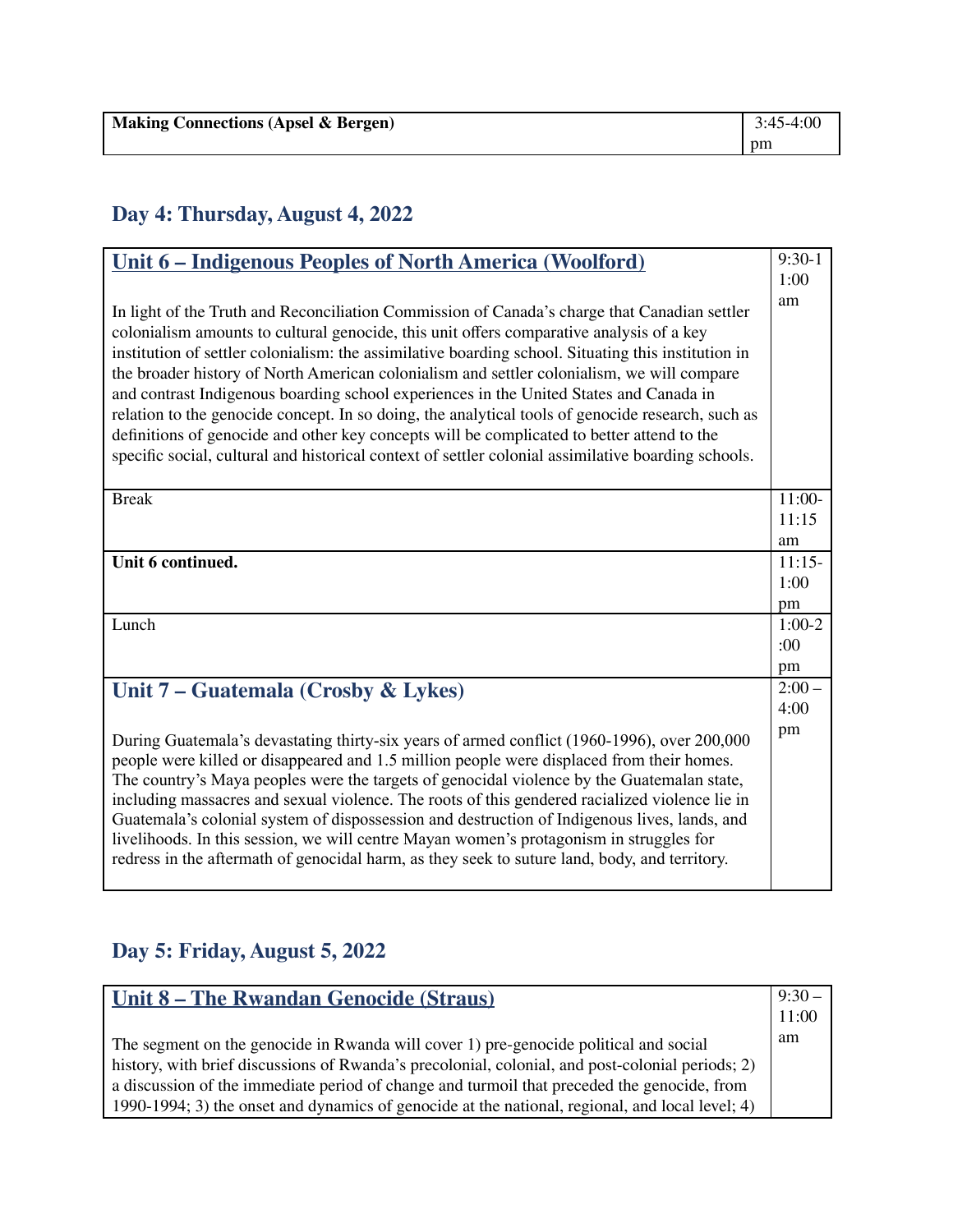| the drivers of participation in violence; 5) controversies over labeling and counting; 6)<br>contributions to genocide studies scholarship and 7) post-genocide politics and rule by the<br>RPF. |          |
|--------------------------------------------------------------------------------------------------------------------------------------------------------------------------------------------------|----------|
| <b>Break</b>                                                                                                                                                                                     | 11:00    |
|                                                                                                                                                                                                  |          |
|                                                                                                                                                                                                  | 11:15    |
|                                                                                                                                                                                                  | am       |
| Unit 8 continued.                                                                                                                                                                                | $11:15-$ |
|                                                                                                                                                                                                  | 1:00     |
|                                                                                                                                                                                                  | pm       |
| Lunch                                                                                                                                                                                            | $1:00 -$ |
|                                                                                                                                                                                                  | 2:00     |
|                                                                                                                                                                                                  | pm       |
| <u><b>Unit 9 – The Cambodian Genocide (Hiebert)</b></u>                                                                                                                                          | $2:00-$  |
|                                                                                                                                                                                                  | 4:00     |
| The Cambodian Genocide refers to the period 1975-79, when the country was under the                                                                                                              | pm       |
| control of the Khmer Rouge Communist Party, under the rule of Pol Pot. The estimated death                                                                                                       |          |
| toll of the genocide is over 2 million. A civil war preceded the genocide, in which the Khmer                                                                                                    |          |
| Rouge emerged on top, as well as intense conflict brought to Cambodia by the Vietnam War,                                                                                                        |          |
| which was underway at the time. As soon as Pol Pot came to power, the Khmer Rouge set                                                                                                            |          |
| about an extreme program of violently reshaping Cambodia to fit their extreme collectivist and                                                                                                   |          |
| exclusionary conception of revolutionary Kampuchea. Intellectuals and other urbanites, along                                                                                                     |          |
| with ethnic and religious minorities were targeted for destruction as alleged                                                                                                                    |          |
| "counter-revolutionary elements." As the genocide progressed, the Khmer Rouge turned its                                                                                                         |          |
| violence inward in a parallel terroristic purge of "suspect" Khmer Rouge cadres.                                                                                                                 |          |
|                                                                                                                                                                                                  |          |

## **Day 6: Monday, August 8, 2021**

| Unit 10 – International Law and Genocide (Schabas)             | $9:30-$   |
|----------------------------------------------------------------|-----------|
| Development of the legal concept of genocide:                  | 11:00     |
| Raphael Lemkin.                                                | am        |
| International Military Tribunal (Nuremberg).                   |           |
| GA Resolution 96(I).                                           |           |
| 1948 Genocide Convention.<br>$\bullet$                         |           |
| The Eichmann trial.<br>$\bullet$                               |           |
| International Criminal Tribunals for former Yugoslavia/Rwanda. |           |
| International Criminal Court.                                  |           |
| Commission of Inquiry on Darfur.                               |           |
|                                                                |           |
| <b>Break</b>                                                   | $11:00-1$ |
|                                                                | $1:15$ am |
| Unit 10 continued.                                             | $11:15-$  |
|                                                                | 1:00      |
|                                                                | pm        |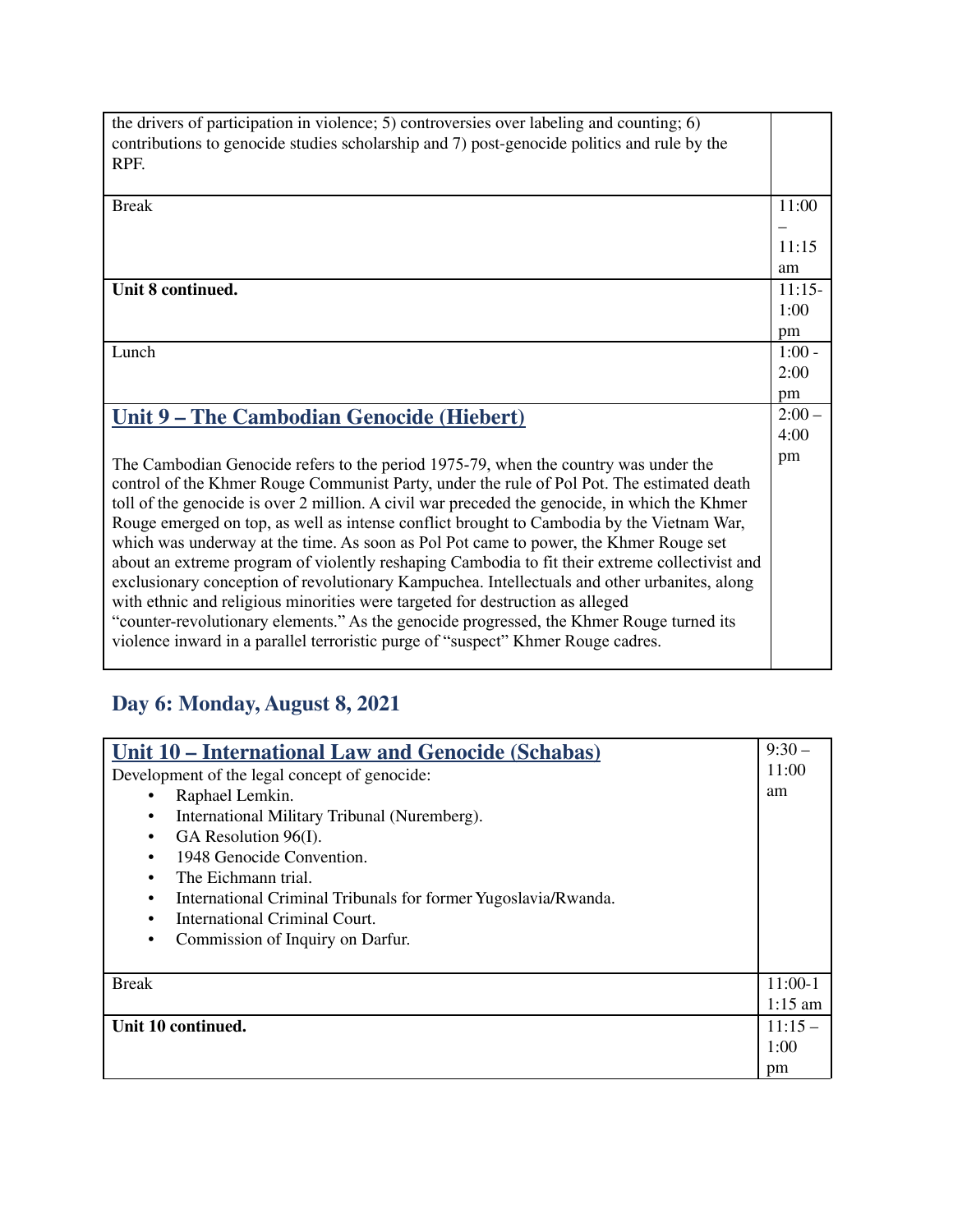| Lunch                                                                                                                                                                                                                                                                                                                                                                                                                                                                                                                                                                                                                                                                                                                                                                                                                                                                                                     | $1:00 -$<br>2:00<br>pm       |
|-----------------------------------------------------------------------------------------------------------------------------------------------------------------------------------------------------------------------------------------------------------------------------------------------------------------------------------------------------------------------------------------------------------------------------------------------------------------------------------------------------------------------------------------------------------------------------------------------------------------------------------------------------------------------------------------------------------------------------------------------------------------------------------------------------------------------------------------------------------------------------------------------------------|------------------------------|
| <u><b>Unit 11 – The Uyghurs (Yusupov)</b></u>                                                                                                                                                                                                                                                                                                                                                                                                                                                                                                                                                                                                                                                                                                                                                                                                                                                             | $2:00-3:$<br>$15 \text{ pm}$ |
| On 9 <sup>th</sup> December 2021, the Uyghur Tribunal hearings in London concluded with a verdict<br>about genocide perpetrated by Chinese government against Uyghurs, Kazakhs, and other<br>Turkic Muslim minorities. This segment will contextualize the ongoing Uyghur crisis in<br>relation to the broader socio-political history of the region. We will then talk about some of<br>the official policies that make the case of Uyghurs distinctive from the comparative<br>perspective. Finally, we will look at the judgment of Uyghur tribunal to understand the legal<br>logics that seek to capture the evolving nature of genocidal violence in our interconnected<br>yet profoundly divided world today.                                                                                                                                                                                      |                              |
| <u><b>Unit 12 – Language and Lenses of Destruction - Continuum of</b></u><br><b>Violence: Ukraine Past and Present (Apsel &amp; Mattingly)</b>                                                                                                                                                                                                                                                                                                                                                                                                                                                                                                                                                                                                                                                                                                                                                            | $3:15-$<br>4:30<br>pm        |
| This section explores the <i>processes</i> involved in genocide and other mass atrocities focusing<br>on destruction by attrition. Key is looking at how state and other actors through uprooting,<br>displacement to sexual violence along with denial of access to food, healthcare, livelihood<br>and other necessities create conditions to weaken, stunt and destroy targeted peoples. For<br>example, forced famine and mass starvation from the Ibo in Nigeria, Holodomor in the<br>Ukraine to the Great Chinese Famine are examples of how "death from natural causes"<br>provides a cover for taming and/or eliminating "disposable peoples. Analytic lenses such as<br>necropolitics help expand understanding of how the state and its accomplices decide who<br>lives and who dies, and add new insights into the methods and pervasiveness of targeted<br>destruction "in whole or in part." |                              |
| It will then focus on Ukraine as a case study, exploring how the 1932-1933 Soviet Famine in<br>Ukraine, known as the Holodomor, was possible, and what implications it has for Ukrainian<br>history. Silenced almost until the very dissolution of the USSR, this man-made famine<br>claimed lives of millions and shaped power relations on all levels and carved itself deep into<br>cultural memory.                                                                                                                                                                                                                                                                                                                                                                                                                                                                                                   |                              |
| In this seminar, we will also discuss the mechanism of the Holodomor on the ground. Who<br>were men and women who facilitated policies that led to the famine? Like in other cases of<br>mass violence, many people participated in the Holodomor, so prepare for unexpected<br>discoveries as we explore the past of Soviet general secretaries, female Stakhanovites,<br>famous dissidents and humblest collective farmers. In this session, you will be able to place<br>this famine within the broader context of the Ukrainian and European history.                                                                                                                                                                                                                                                                                                                                                 |                              |

## **Day 7: Tuesday, August 9, 2021**

| $9.30 -$<br>Unit 13 - Gender and Genocide (von Joeden-Forgey)<br>$11:00$ am |
|-----------------------------------------------------------------------------|
|-----------------------------------------------------------------------------|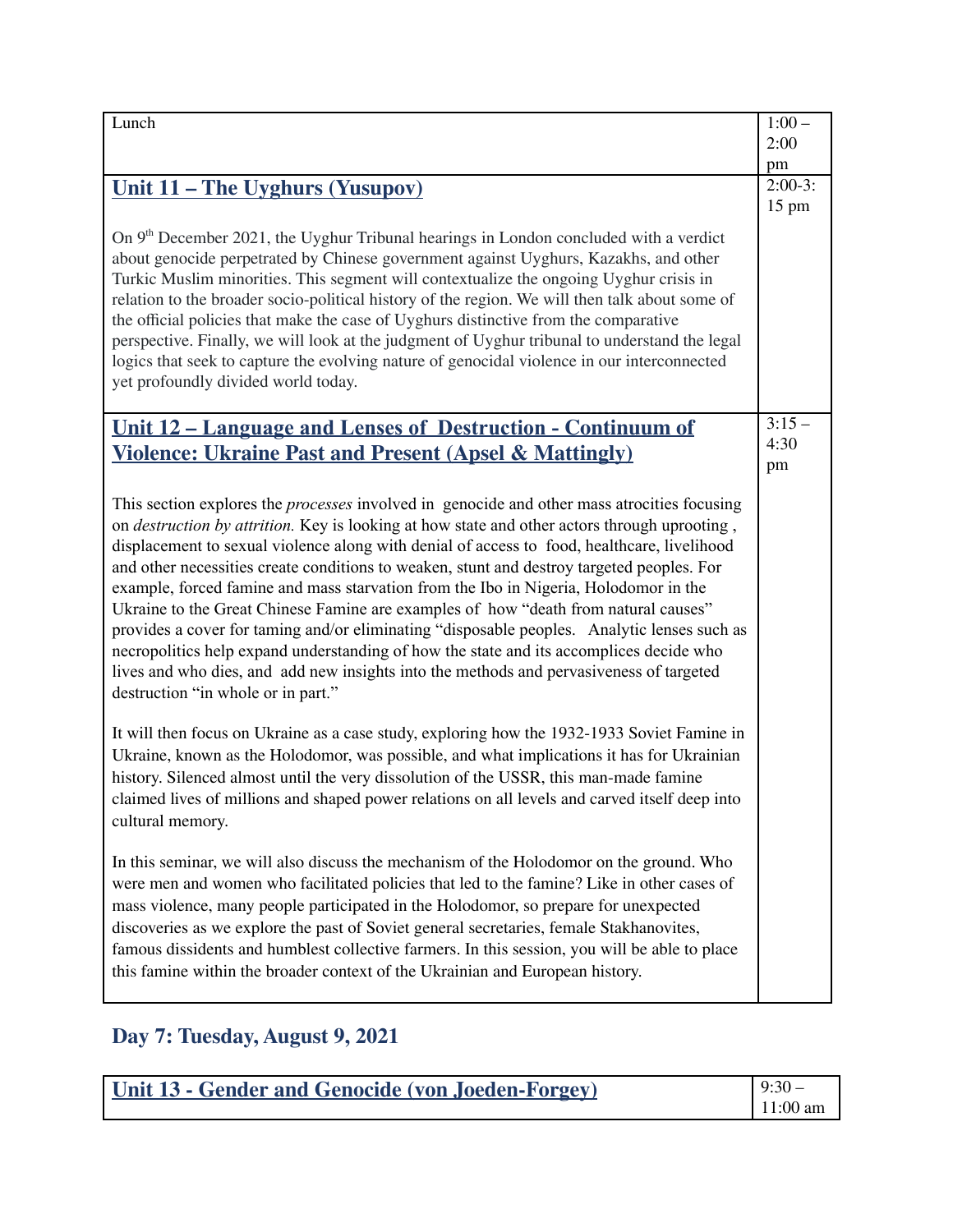| $11:00-11$ :<br><b>Break</b><br>$15 \text{ am}$<br>Unit 13 continued.<br>$11:15 \text{ am}$                                                                                                 |
|---------------------------------------------------------------------------------------------------------------------------------------------------------------------------------------------|
|                                                                                                                                                                                             |
|                                                                                                                                                                                             |
|                                                                                                                                                                                             |
| $-1:00 \text{ pm}$                                                                                                                                                                          |
| Lunch<br>$1:00-$                                                                                                                                                                            |
| $2:00 \text{ pm}$                                                                                                                                                                           |
| $2:00-$<br>Unit 14 – Psychology of Genocide (Waller)<br>$3:30 \text{ pm}$                                                                                                                   |
|                                                                                                                                                                                             |
| This unit will provide an introduction to, and analysis of the psychological causes of                                                                                                      |
| large-scale conflict with a particular focus on the role of social identity theory. In our                                                                                                  |
| century, the questions that fill people with emotion are "Who are we?" and, more                                                                                                            |
| ominously, "Who are we not?" Social identity theory helps us understand the strength of                                                                                                     |
| group memberships and the ways in which social identity matters as a source of intergroup                                                                                                   |
| conflict. The violence of large-scale conflict is multi-directional and one of those directions                                                                                             |
| can be genocidal. Genocidal conflict, in particular, is most often identity-based. This unit                                                                                                |
| also explores the psychology of perpetrator behavior by unpacking the process by which                                                                                                      |
| ordinary people become capable of committing genocide and atrocity crimes. Central to that<br>exploration are the implications of the research for genocide and atrocity crimes prevention. |
|                                                                                                                                                                                             |
| $3:30-$<br><b>Making Comparisons, Drawing Conclusions (Waller and Apsel)</b>                                                                                                                |
| $4:00 \text{ pm}$                                                                                                                                                                           |

## **Day 8: Wednesday, August 10, 2021**

| Unit 15 - Memory and Representation (Sodaro)                                                                                                                                                                                                                                                                                                                                                                                                                                                                                                                                                                                                                                                                                                                                                                                                                                                              |            |
|-----------------------------------------------------------------------------------------------------------------------------------------------------------------------------------------------------------------------------------------------------------------------------------------------------------------------------------------------------------------------------------------------------------------------------------------------------------------------------------------------------------------------------------------------------------------------------------------------------------------------------------------------------------------------------------------------------------------------------------------------------------------------------------------------------------------------------------------------------------------------------------------------------------|------------|
|                                                                                                                                                                                                                                                                                                                                                                                                                                                                                                                                                                                                                                                                                                                                                                                                                                                                                                           | $11:00$ am |
| Genocide and other forms of mass violence are often met with denial and silence, which<br>constitute their own forms of violence and are deeply entrenched and ongoing in many<br>cases. One of the most important counterpoints to denial is memory and the<br>acknowledgement and representation that it entails. Memory projects intended to<br>acknowledge genocide and human rights abuses come in many forms, from official<br>apologies, reparations and truth commissions to the creation of memorials and museums.<br>But while remembering and commemorating violence is generally agreed to be an ethical<br>obligation, memory is also political, and memory politics increasingly play a central role in<br>contemporary political, social and ethical debates and decisions. This unit considers the<br>role and limits of memory and representation, in particular in memorial museums, in |            |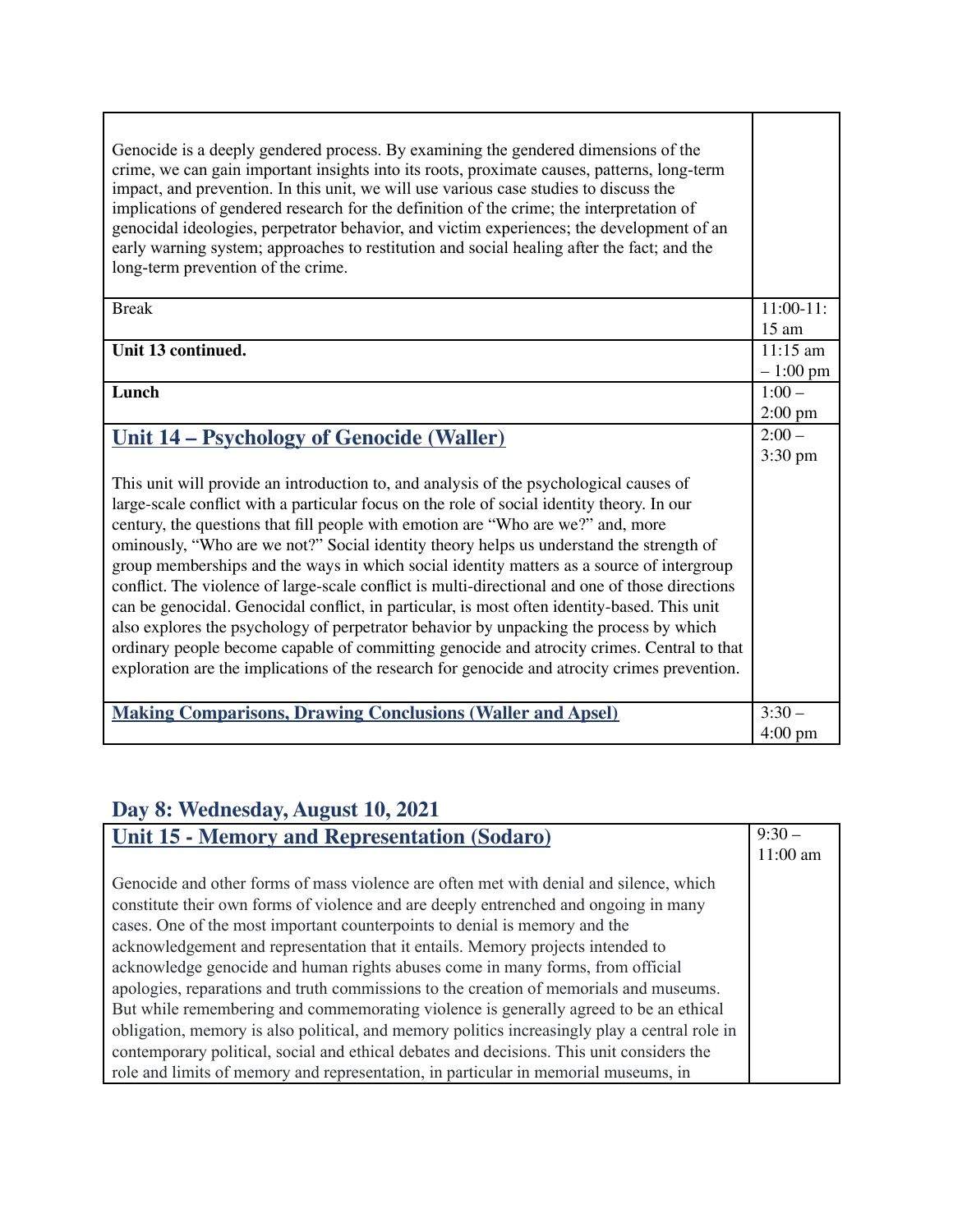| acknowledging genocide and human rights abuses, contributing to justice and repair,<br>healing victims and collectives, and preventing future violence.                                                                                                                                                                                                                                                                                                                                                                                                                                                                                 |                               |
|-----------------------------------------------------------------------------------------------------------------------------------------------------------------------------------------------------------------------------------------------------------------------------------------------------------------------------------------------------------------------------------------------------------------------------------------------------------------------------------------------------------------------------------------------------------------------------------------------------------------------------------------|-------------------------------|
| <b>Break</b>                                                                                                                                                                                                                                                                                                                                                                                                                                                                                                                                                                                                                            | $11:00 -$<br>$11:15$ am       |
| Unit 14 continued.                                                                                                                                                                                                                                                                                                                                                                                                                                                                                                                                                                                                                      | $11:15-$<br>$1:00$ pm         |
| Lunch                                                                                                                                                                                                                                                                                                                                                                                                                                                                                                                                                                                                                                   | $1:00 -$<br>$2:00 \text{ pm}$ |
| <b>Unit 16: Genocide Prevention (Alvarez)</b>                                                                                                                                                                                                                                                                                                                                                                                                                                                                                                                                                                                           | $2:00-$<br>$4:00 \text{ pm}$  |
| More than seventy years after the United Nation Genocide Convention defined genocide<br>as a crime under international and mandated its prevention and punishment, genocide<br>remains a significant problem on the world stage and genocide prevention an elusive goal.<br>This unit contextualizes and explores the theories, realities, and complexities of genocide<br>prevention, assesses, and critiques pre-existing strategies, and challenges us to reimagine<br>genocide prevention in terms of what we know about the etiology and nature of genocide<br>and what we understand about the obstacles to effective prevention. |                               |

## **Day 9: Thursday, August 11, 2021**

| Unit 17: Looking Forward: Genocide and Mass Atrocity:                                                                                                                                                                                                                                                                                                                                                                                                                                                                                                                                                                                                                                                                                          | $9:30 - 11:00$ am |
|------------------------------------------------------------------------------------------------------------------------------------------------------------------------------------------------------------------------------------------------------------------------------------------------------------------------------------------------------------------------------------------------------------------------------------------------------------------------------------------------------------------------------------------------------------------------------------------------------------------------------------------------------------------------------------------------------------------------------------------------|-------------------|
| <b>Environment, Artificial Intelligence, and Non-Conventional</b>                                                                                                                                                                                                                                                                                                                                                                                                                                                                                                                                                                                                                                                                              |                   |
| Warfare (Alvarez, Hiebert, Xu)                                                                                                                                                                                                                                                                                                                                                                                                                                                                                                                                                                                                                                                                                                                 |                   |
| <b>Alvarez</b>                                                                                                                                                                                                                                                                                                                                                                                                                                                                                                                                                                                                                                                                                                                                 |                   |
| Climate change will challenge the ability of human communities to cope and<br>adjust to the stresses and strains imposed by a warming world. These challenges<br>will be occurring in a world in which authoritarianism has experienced a<br>dramatic resurgence. This unit explores the ways in which the stresses and<br>strains imposed by climate change will increase the risk for the development of<br>communal and ethnic violence, war, and genocide and examines the ways in<br>which issues such as state failure, authoritarianism, resource scarcity, and<br>population displacement relate to xenophobia, prejudice, and intolerance and the<br>etiology and dynamics of collective violence, including and especially genocide. |                   |
| <b>Hiebert</b>                                                                                                                                                                                                                                                                                                                                                                                                                                                                                                                                                                                                                                                                                                                                 |                   |